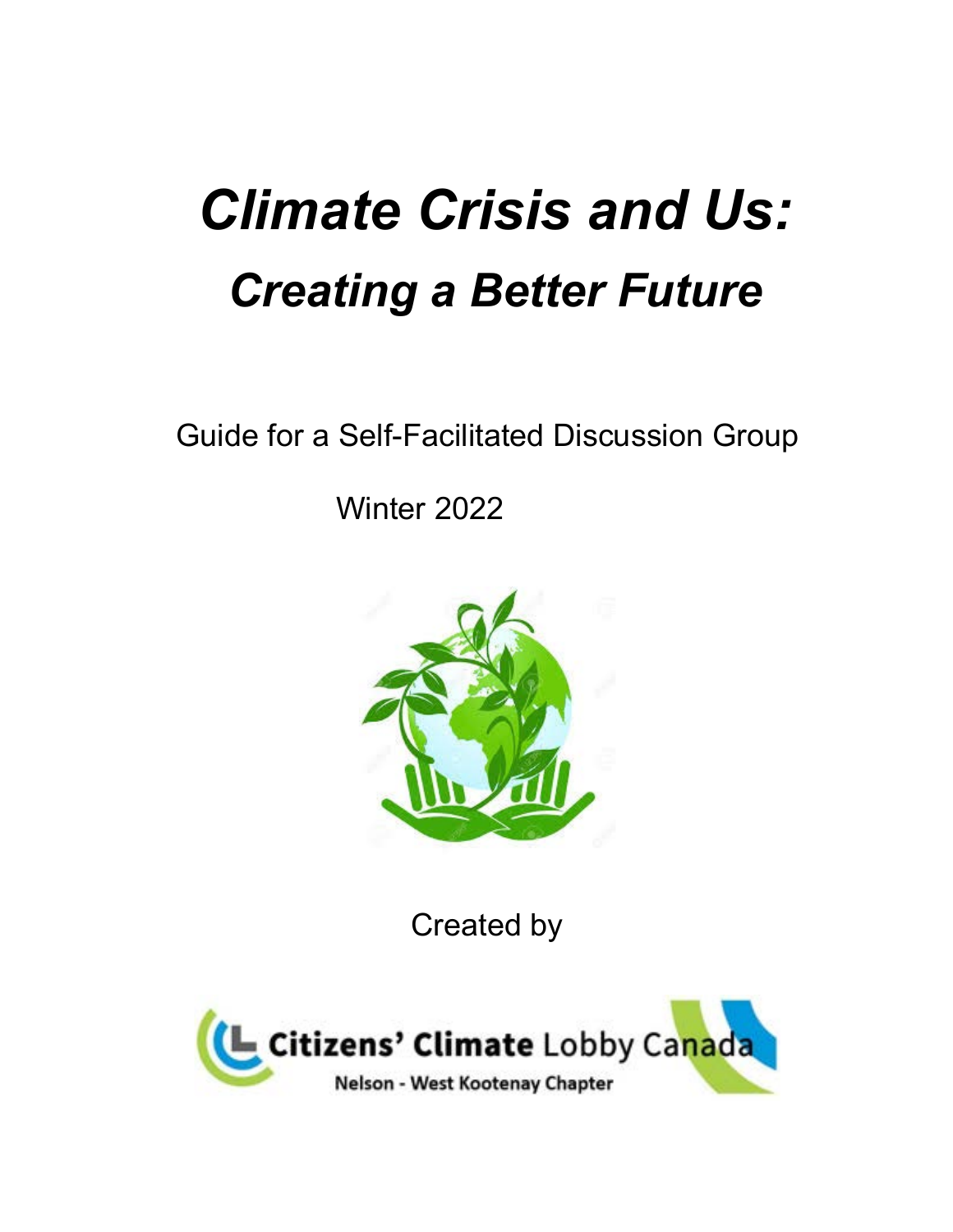# Table of Contents

| <b>Introduction</b>                                                  | $\overline{2}$ |
|----------------------------------------------------------------------|----------------|
| <b>Citizens' Climate Lobby</b>                                       | $\overline{2}$ |
| Background                                                           | $\overline{2}$ |
| Our Approach                                                         | $\overline{2}$ |
| Content                                                              | 3              |
| More Specifics                                                       | 4              |
| <b>Session 1: Climate Crisis and Its Forecast</b>                    | 5              |
| Session 1 Discussion Questions: Climate Crisis and its Forecast      | 6              |
| <b>Session 2: Envisioning a better future</b>                        | $\overline{7}$ |
| Session 2 Discussion Questions: Envisioning a better future          | 8              |
| <b>Session 3: Clean Energy Revolution</b>                            | 9              |
| Session 3 Discussion Questions: Clean Energy Revolution              | 10             |
| Session 4: Interconnections - Food, Water, Land                      | 11             |
| Session 4 Discussion Questions: Interconnections – Food, Water, Land | 12             |
| <b>Session 5: Policy and Economics</b>                               | 13             |
| Session 5 Discussion Questions: Policy and Economics                 | 14             |
| <b>Session 6: Working Toward Change</b>                              | 15             |
| Section 6 Discussion Questions: Working Toward Change                | 16             |
| Section 6: Pathways to Action                                        | 16             |
| <b>Appendix: Additional Resources</b>                                | 17             |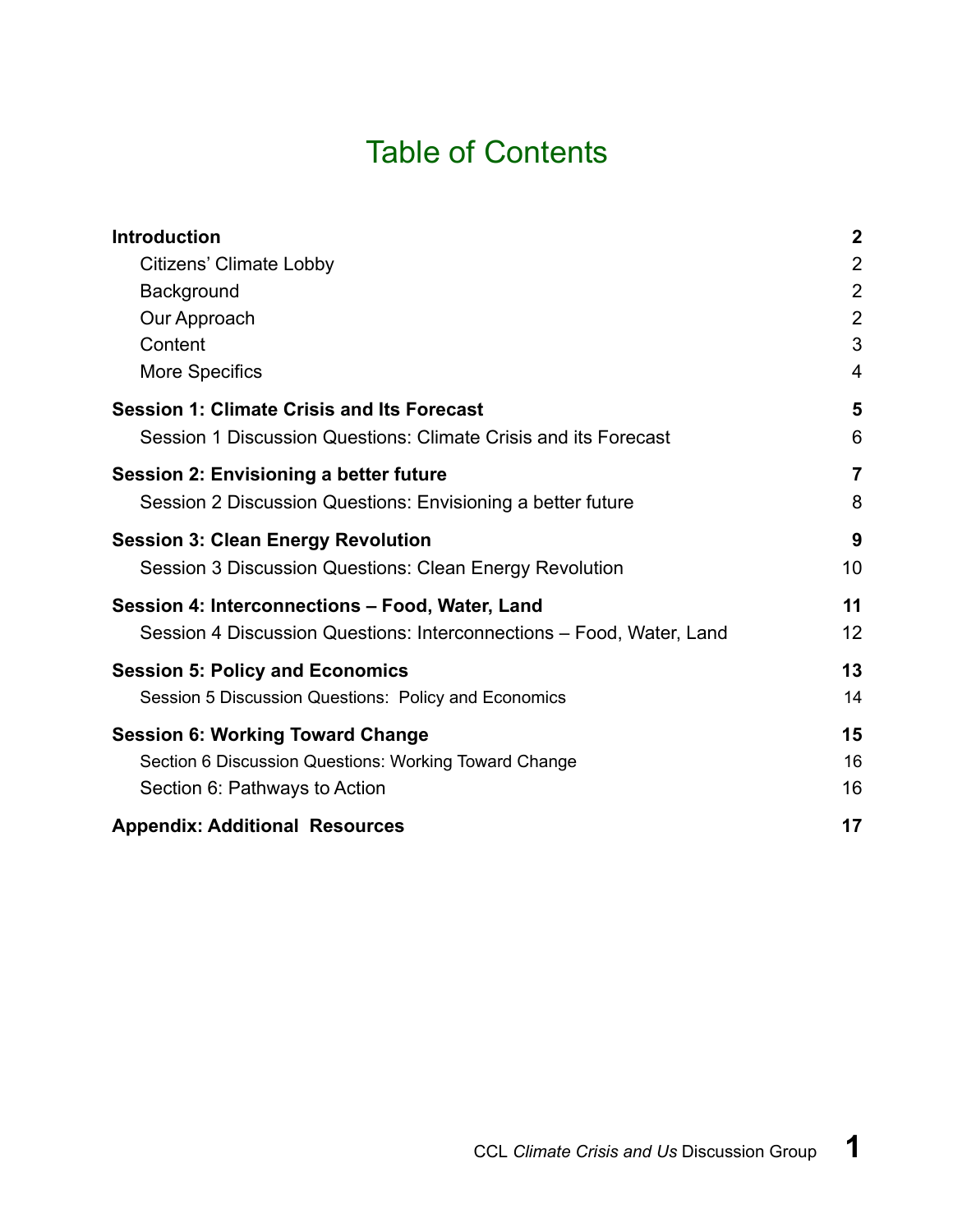# <span id="page-2-0"></span>**Introduction**

### <span id="page-2-1"></span>Citizens' Climate Lobby

The world's greatest problems were not solved by hopelessly looking the other way, but rather empowering ourselves to take action as a group. [Citizens' Climate Lobby](https://canada.citizensclimatelobby.org/) (CCL) supports individuals to come together as a team, to step up and make a difference. We strive to create the political will for a sustainable climate and to empower individuals to have breakthroughs in exercising their personal and political power.

### <span id="page-2-2"></span>**Background**

We ran an earlier version of this discussion group in the spring of 2015 in Nelson, BC, organized by Laura Sacks (CCL), Rev. David Boyd (Nelson United Church), and David Reid (West Kootenay EcoSociety). There was so much interest that we ran 2 groups at the same time.

Recently, our Nelson - West Kootenay chapter of CCL updated the resources to be more current. We are excited to share these with others, as addressing the climate crisis has become ever more urgent. At the same time, there are so many exciting opportunities to create a better world if we got serious about solving the crisis. We hope that participating in this discussion group helps spur conversations and action in your community. We welcome feedback: [ccl.westkootenay@gmail.com](mailto:ccl.westkootenay@gmail.com).

# <span id="page-2-3"></span>Our Approach

This guide describes a self-facilitated discussion group, held in person or virtually. (Note, that you can always decide to have one facilitator if it works better for your circumstances.) The facilitated circle is meant to be collaborative. There is no expert, and everyone shares their ideas and insights while respecting one another's views.

It is also meant to be a safe, nonjudgmental place to express diverse opinions and perspectives. This is not the place for individual rants and specific agendas. We are not seeking to build consensus, but instead are exploring possibilities.

The inspiration for the format comes from [Northwest Earth Institute](https://nwei.org/) (NWEI), with a focus on positive change. The three core elements are: "**collaborative discovery**, **personal reflection**, and **opportunity for action**."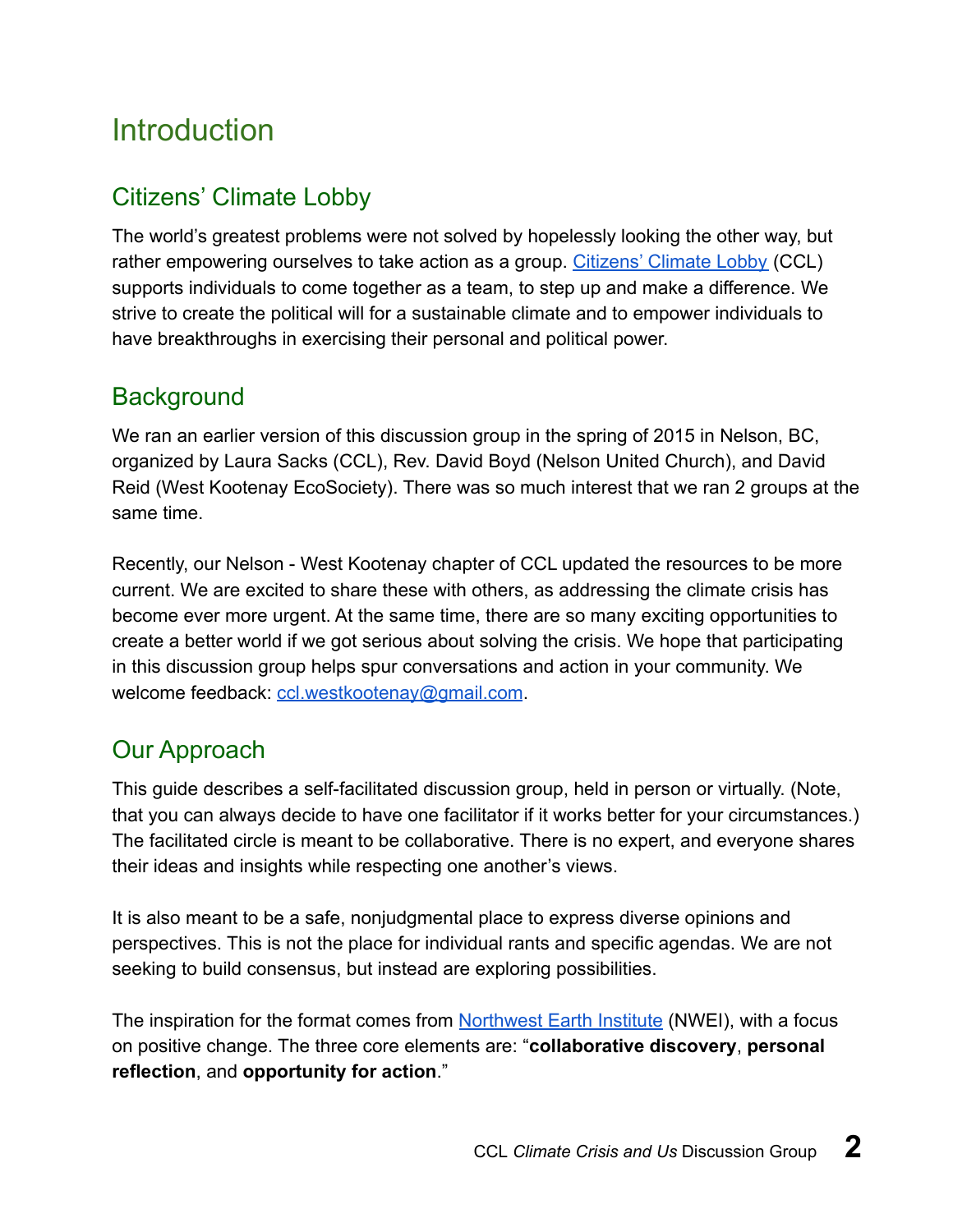The circle process allows everyone to have a voice. No one should dominate the discussion.

The facilitator's role is to:

- ask discussion questions to get the conversation going
- ensure everyone has the opportunity to speak
- keep discussion focused on the session's topic
- prevent cross-talk, interruptions, or judgmental views
- keep track of the time

Please see **[Tips on Facilitating Effective Group Discussions](https://www.brown.edu/sheridan/teaching-learning-resources/teaching-resources/classroom-practices/learning-contexts/discussions/tips)** (Brown University) for more ideas.This Guide transfers to online gatherings. If facilitating online, there are many resources online such as the e-book found at [Virtual Facilitation](https://www.virtualfacilitation.com/about-us)

### <span id="page-3-0"></span>**Content**

For each session, we compiled select online resources on the given topic. Participants will need the internet to access. Be sure participants get materials at least a week in advance of the first session, so everyone comes prepared.

The materials are meant to give a flavour of the topic in order to allow for fruitful discussions. We do not mean to imply that they are the best materials available. We'd appreciate any suggestions as we continue to update the resources: [ccl.westkootenay@gmail.com](mailto:ccl.westkootenay@gmail.com).

We start the 6-session series by looking at the current forecast. In the following sessions we envision a better future and explore how that might happen. We cover many topics, such as climate communication, renewable energy, urban design, restorative agriculture, indigenous land management, and economic policies. We end by exploring specific actions participants can take as they go forth.

We selected readings, videos, and podcasts that are accessible to people with a broad range of backgrounds. We assume that participants do not have a lot of prior information on the topics, but we include enough in-depth material that someone who is well-versed will not be bored.

We don't spend a lot of time on the science behind global warming. There are many excellent online resources available from esteemed institutions for more information. Scientists are in almost unanimous agreement that humans are altering the climate and warming the planet. Debating that scientific consensus is not part of this discussion series.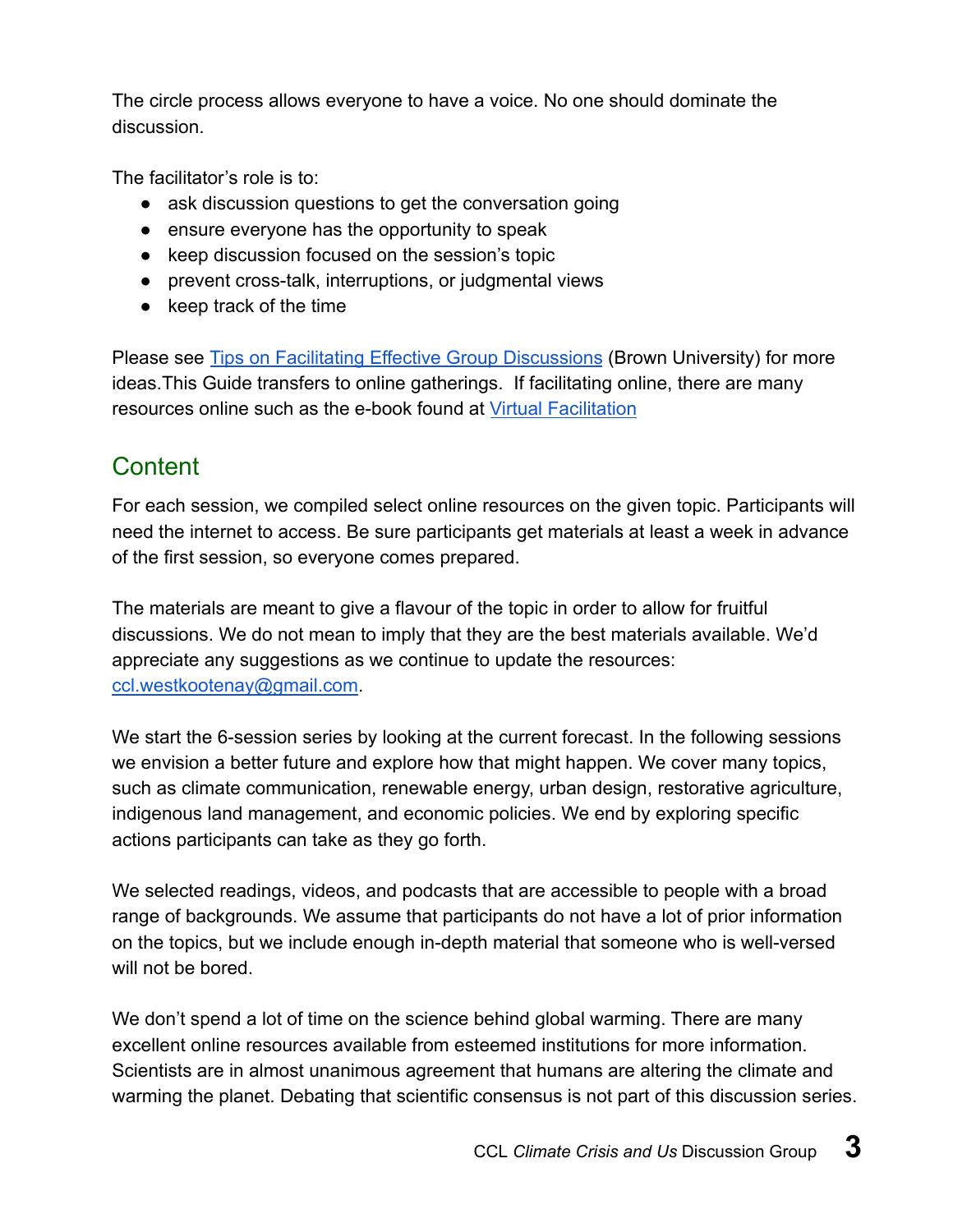### <span id="page-4-0"></span>More Specifics

The NWEI's [Course Organizer's Guide](https://nwei.org/assets/NW-Earth-Institute-Course-Organizers-Guide-with-links-11.07.16.pdf) provides helpful information on how to organize a group, including some Frequently Asked Questions. We suggest a group of about 8 to 15 people, but that can be flexible according to your situation. We also suggest meeting for 1.5 hours on a weekly basis to keep up the momentum.

The organizer should facilitate the first session and bring a sign up sheet for the rotating roles: facilitator, opener (see below), notetaker (recommended, especially when actions are discussed), centre provider (optional). Decide on the best way for your group to communicate, and whether you will be sharing emails and/or phone numbers. The session's notetaker should share notes on the discussion with the group.

For the first session, your group should also decide on rules for engagement and write them out. Examples include no interrupting, respecting all views, no personal attacks, allowing all to speak, etc. It is helpful to have those posted (and reviewed if necessary) at each session. A talking stick might be helpful, depending on group dynamics.

At the start of each session, one of the participants brings an opener -- a short reading, poem, or story relevant to the topic. The opener serves as a transition from the day's activities to your group's focus. You can also consider having a low table in the centre of the circle with something meaningful as a focal point. That could be something shared each session by one of the participants.

After the opening, the facilitator begins with an introductory question around the circle so that everyone gets a chance to speak. Other discussion questions are listed, but these are just guidelines. It is best to let the discussion flow organically. You are not expected to get through every question – although you can if it works that way.

The last question reflects on related action. Do plan to get to that question, and have the notetaker write down specific ideas (which will be revisited in the last session).

The facilitator for session 6 (along with others as needed) reviews in advance actions that were discussed during sessions 1-5. Those actions can be re-written on sticky notes or written on a flip chart or board during session 6 to review.

After you are done with your 6 sessions, it is nice to celebrate with a potluck or another social gathering. The group may decide to continue meeting, as either a closed or open group.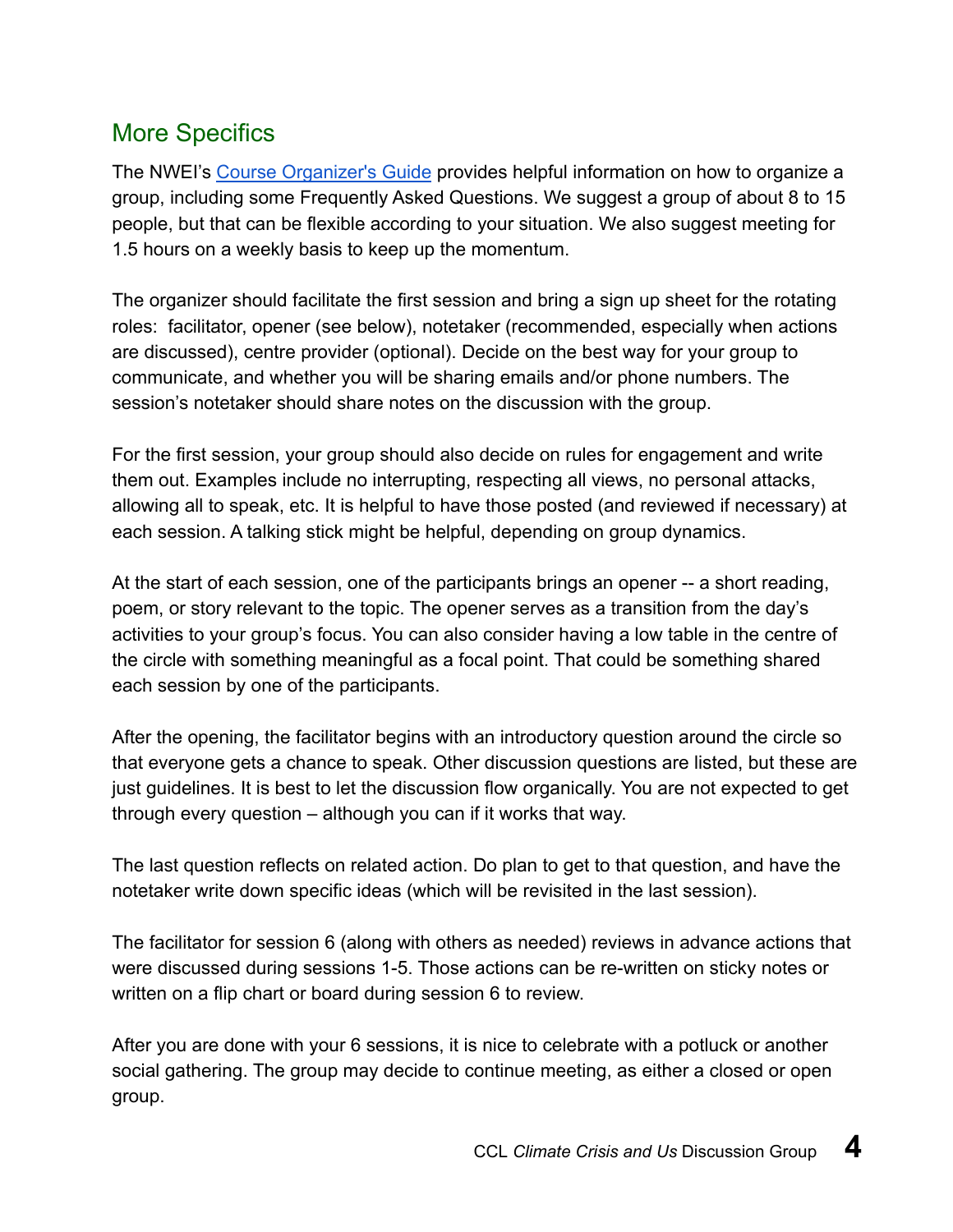# <span id="page-5-0"></span>Session 1: Climate Crisis and Its Forecast

This first session focuses on how the climate crisis is already impacting us, and how it is expected to get considerably worse over the next few decades. Please read, watch, or listen to *at least 4* of the following resources to prepare for our first meeting discussion:

- 1. Read the article summarizing the 2021 UN Production Gap Report:' [Fossil](https://below2c.org/2021/10/fossil-production-dangerously-out-of-sync-with-paris-1-5c-limit/) [Production Dangerously Out of Sync with Paris 1.5 Limit'](https://below2c.org/2021/10/fossil-production-dangerously-out-of-sync-with-paris-1-5c-limit/) Oct. 2021
- 2. Watch one of the video shorts [How Global Warming Works](http://www.howglobalwarmingworks.org/) (5 min or less) Watch [What's the Big Deal With a Few Degrees?](https://www.youtube.com/watch?v=6cRCbgTA_78&list=PLwNT4Fr0_4CRlYFj3hZPVSaVYZfk9YQM4) with Katharine Hayhoe, Global Weirding, March 2019 (9 min) or , watch [Climate Change Explained](https://www.youtube.com/watch?v=rvEXPbwx710) with Katharine Hayhoe, April 2021(7 min)
- 3. Watch Climate Change The Facts in 4 minutes, featuring David Attenborough, BBC, May 2019 (4 min)
- 4. Watch [Are We Too Late to Solve the Climate Crisis?](https://www.youtube.com/watch?time_continue=223&v=FxLlrw3M6c8) By Inside Climate News, December 2018 (4 min)
- 5. Check out any of the resources listed in [The Crisis is a Scary Time. You are Not](https://www.theenergymix.com/a-crisis-is-a-scary-time-you-are-not-alone/) [Alone.](https://www.theenergymix.com/a-crisis-is-a-scary-time-you-are-not-alone/) From The Energy Mix, 2021
- 6. Watch Just have a Think: [BLAH, BLAH, BLAH? Is that all our leaders provided at COP26?](https://www.youtube.com/watch?v=ySvwToK19Aw&t=2s) November 2021 (18 min)
- 7. Watch [Petrocultures: Climate change, culture, and society,](https://climateatlas.ca/video/petrocultures) by Prairie Climate Centre, March 2018 (3 min)

Optional: [Climate Change: The Basics](https://climateatlas.ca/climate-change-basics), including embedded video [1 °C and its impacts:](https://www.youtube.com/watch?time_continue=15&v=9SvlT6z5nhc) [what does climate change mean for Canada?](https://www.youtube.com/watch?time_continue=15&v=9SvlT6z5nhc) (3 min). For more in-depth on climate science, continue to click "Next Article" at bottom to read all 4 short articles with graphics, by Prairie Climate Centre.

Optional: Explore [Climate Atlas of Canada Map](https://climateatlas.ca/map/canada/) about how climate change will impact your area and other parts of the country, by Prairie Climate Centre.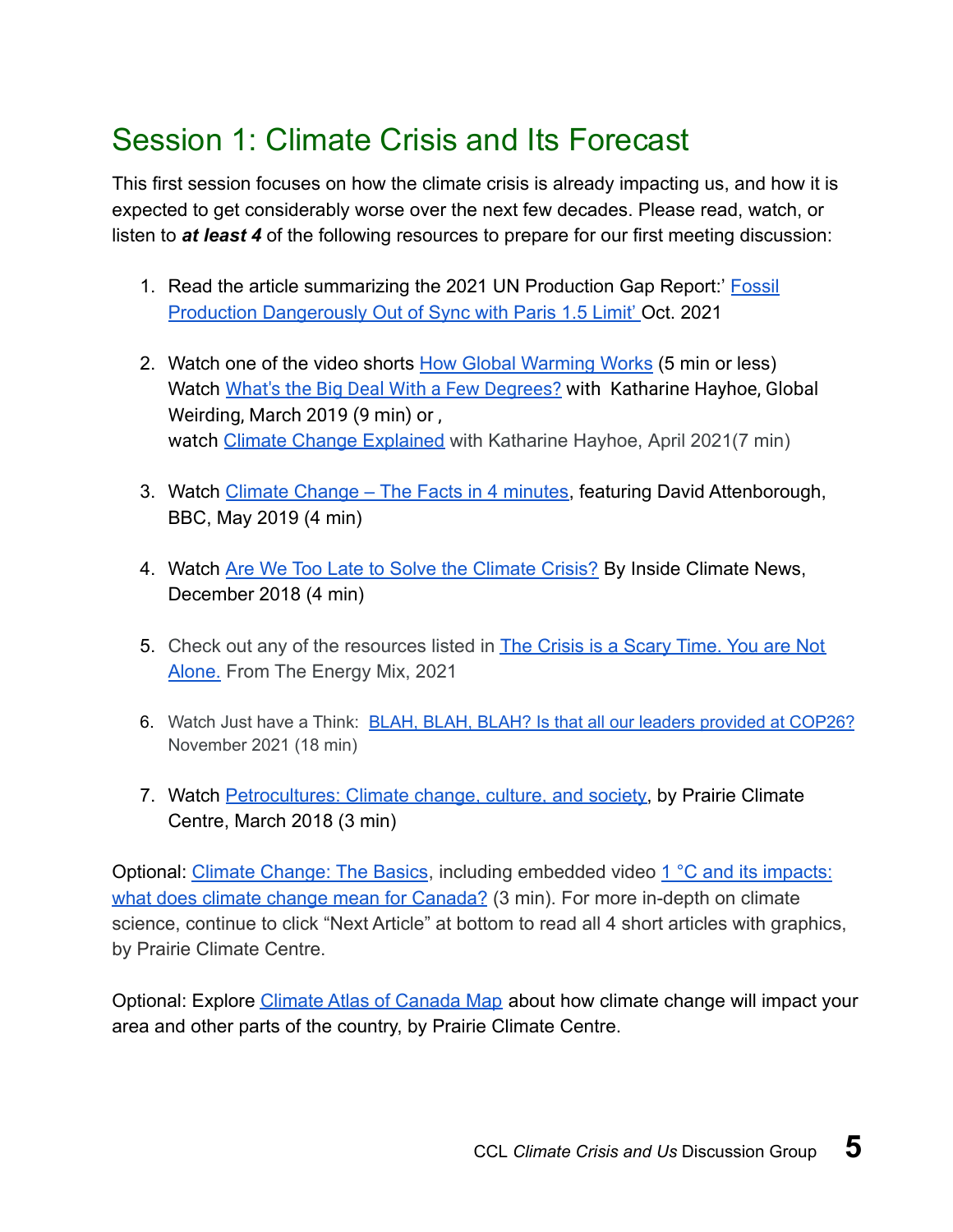### <span id="page-6-0"></span>Session 1 Discussion Questions: Climate Crisis and its Forecast

- 1. What prompted you to join this discussion group? Do you have a personal story to share?
- 2. Were there any surprises after reading or viewing the above information?
- 3. From the resources, along with personal experience and recent news stories, what did you discover about your local, regional and the global impacts?
- 4. How does gathering and talking about this make you feel?
- 5. What kind of action does this drive? (Notetaker please record.)

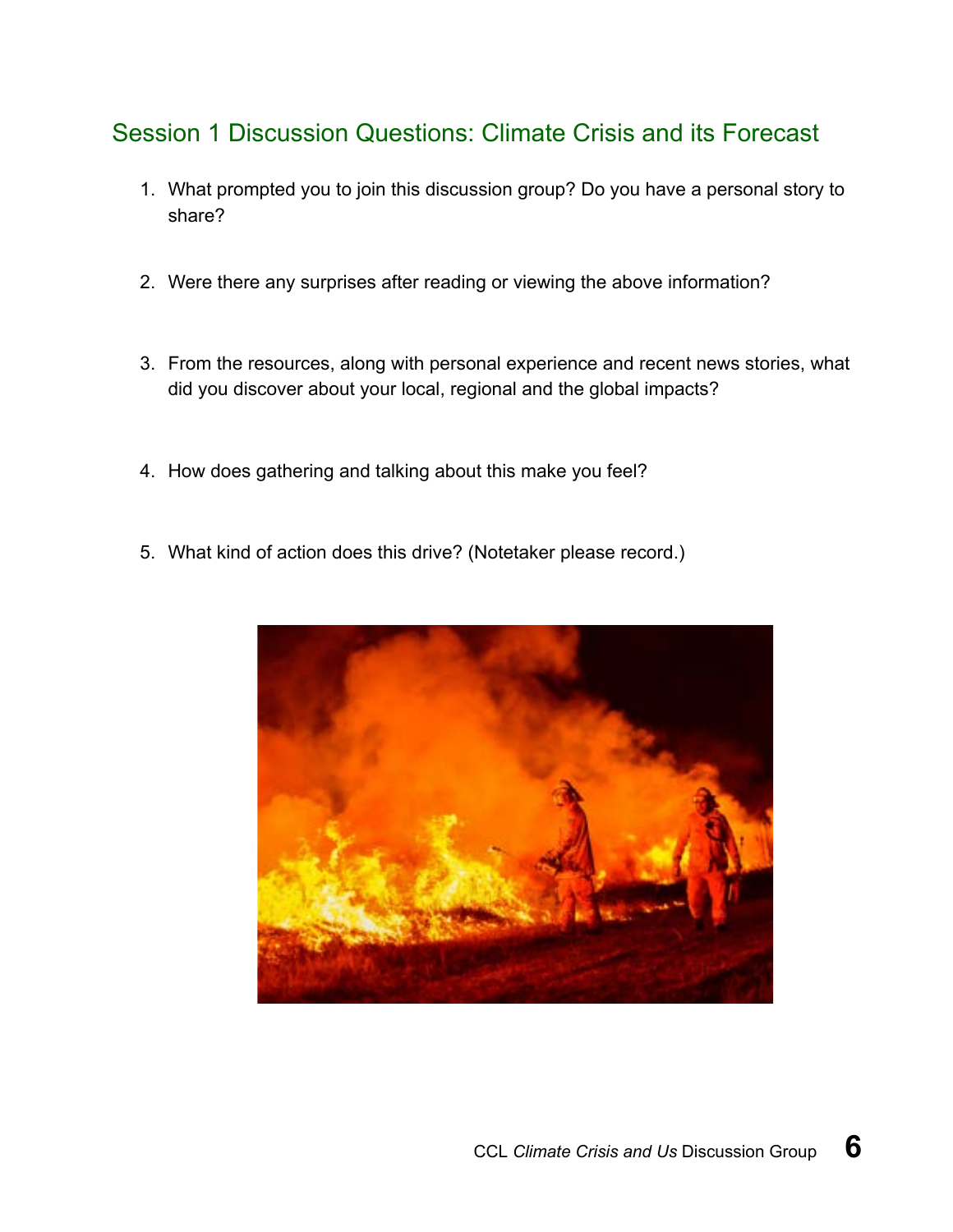# <span id="page-7-0"></span>Session 2: Envisioning a better future

Many of us have a hard time thinking about the climate crisis because it has been framed either as a distant challenge, we feel helpless and despair at the extent of the problem, and/or that it is discussed in terms of a dystopian future that shuts us down. In this session we explore better ways to engage with the issue so that we can envision a better future and move toward action. Please read or watch *at least 4* of the following resources to prepare for the first meeting.

- 1. Watch one (or all) of these videos by climate scientist and communicator Katharine Hayhoe (longer ones get deeper into the topic):
	- a. [If I just explain the facts, they'll get it, right?](https://www.youtube.com/watch?v=nkMIjbDtdo0), Global Weirding, January 2017 (7 min)
	- b. [The most important thing you can do to fight climate change: talk about it](https://www.ted.com/talks/katharine_hayhoe_the_most_important_thing_you_can_do_to_fight_climate_change_talk_about_it?utm_source=facebook.com&utm_medium=social&utm_campaign=tedspread&fbclid=IwAR2B1tJERZweNEMinbIrQKe1GOk3NSvdjnMhayeNUdv1OZGmFIEglElfteA), TEDWomen, November 2018 (17 min)
- 2. Watch video [Building Back Better Canada in 2030](https://www.youtube.com/watch?v=KwgOHFutvwc) (4:35 min)
- 3. Listen to interview with George Marshall on **Bridging the climate change divide**, CBC Frontburner, November 2018 (14 min)
- 4. Optional: Explore more about the [Alberta Narratives](http://albertanarrativesproject.ca/) [Project](http://albertanarrativesproject.ca/)[https://podcasts.apple.com/ca/podcast/on-being-with-krista-tippett/id1508925](https://podcasts.apple.com/ca/podcast/on-being-with-krista-tippett/id150892556?i=1000539316479) [56?i=1000539316479](https://podcasts.apple.com/ca/podcast/on-being-with-krista-tippett/id150892556?i=1000539316479)
- 5. Read article [The psychology of climate change: Why people deny the evidence,](https://www.cbc.ca/news/technology/climate-change-psychology-1.4920872) by Nicole Mortillaro for CBC News, December 2018
- 6. Read article [Solving the climate crisis isn't on consumers. It's on the people in](https://www.macleans.ca/society/solving-the-climate-crisis-isnt-on-consumers-its-on-the-people-in-power/) [power,](https://www.macleans.ca/society/solving-the-climate-crisis-isnt-on-consumers-its-on-the-people-in-power/) by John Geddes, Macleans, January 2020
- 7. Watch [Joanna Macy Befriending your Despair](https://workthatreconnects.org/resource/joanna-macy-befriending-your-despair/), June 2020. (4.30 min) Read except from **[Active Hope](http://www.dailygood.org/story/1536/active-hope/)** by Joanna Macy and Chris Johnston, posted March 2017
- 8. Read article ['6 Habits of Hope'](https://www.dailygood.org/story/2053/6-habits-of-hope-kate-davies/), by Kate Davies, May 2021. Excerpted from Intrinsic Hope: Living Courageously in Troubled Times.

Optional: Explore other video short episodes of [Global Weirding](https://www.youtube.com/channel/UCi6RkdaEqgRVKi3AzidF4ow/videos)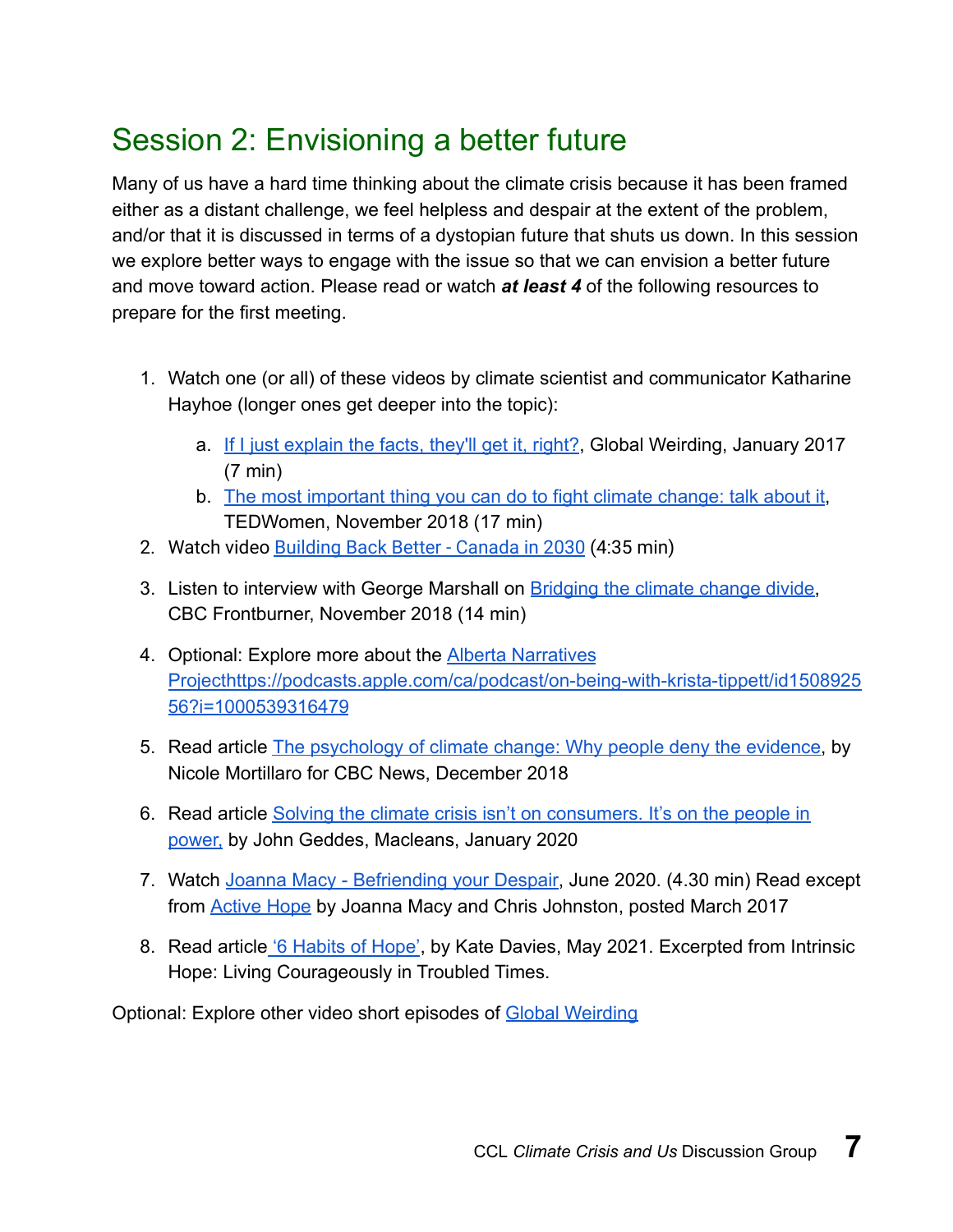### <span id="page-8-0"></span>Session 2 Discussion Questions: Envisioning a better future

- 1. What surprised you and/or added to your knowledge in the session's material?
- 2. Did anything inspire you from this session's material?
- 3. What does your story of a better future look like?
- 4. What challenges can be flipped into opportunities?
- 5. What kind of action does this drive? (Notetaker please record.)

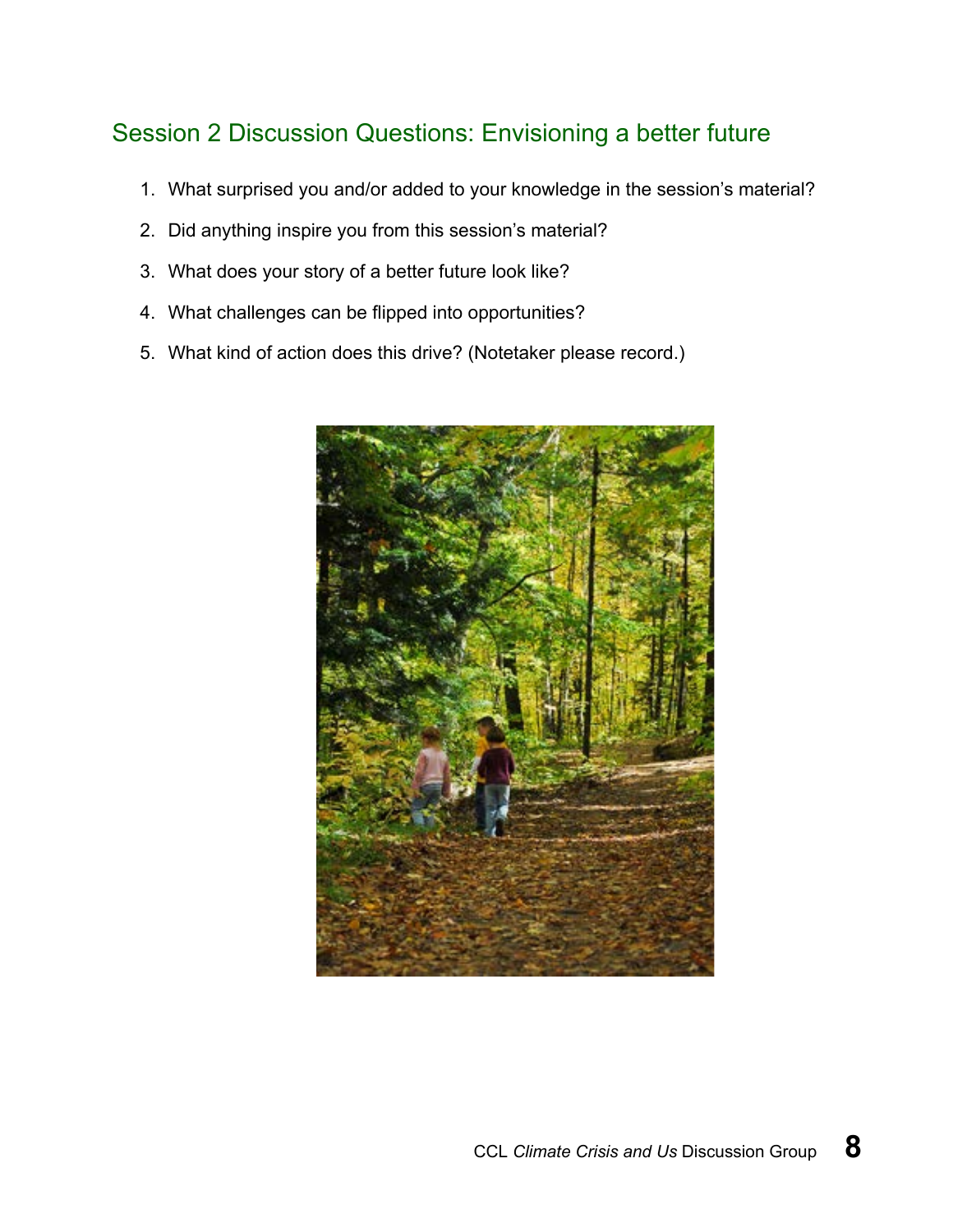# <span id="page-9-0"></span>Session 3: Clean Energy Revolution

To address the climate crisis, it is clear we need to rapidly phase out fossil fuels and transition to renewable energy. We are close to hitting tipping points as prices of renewables continue to drop. It is not happening fast enough and we need policies to accelerate this transition. But it is clear that we have the tools that we need. In this session, we explore this rapidly changing area.

- 1. Watch *1 or more* of the following videos:
	- a. [Tony Seba: Rethinking the Future Clean Disruption of Energy and](https://www.youtube.com/watch?v=duWFnukFJhQ&feature=youtu.be) [Transportation,](https://www.youtube.com/watch?v=duWFnukFJhQ&feature=youtu.be) April 9, 2018, keynote at the 70th annual Conference on World Affairs in Boulder, Colorado (~1 hr)
	- b. [Climate Matters: in conversation with Tom Rand](https://www.youtube.com/watch?v=GULZlhG_rvk), May 2018 (13 min)
	- c. [Mark Jacobson: Getting to 100% clean, renewable energy](https://m.youtube.com/watch?feature=youtu.be&v=UASzeS9yrTI), October 2018, co-hosted by the CCPA and UBC's Vancouver School of Economics (~1 hr)
- 2. Read [A Future Without Fossil Fuels?](https://www.commondreams.org/views/2019/03/16/future-without-fossil-fuels) by Bill McKibben, Common Dreams, March 2019
- 3. Read [Missing the Picture: Tracking the Energy Revolution 2019](https://cleanenergycanada.org/wp-content/uploads/2019/05/Report_TER2019_CleanJobs_ForWeb.pdf), Clean Energy Canada
- 4. Read Clean Energy Canada article: [Moving past oil and gas.](https://cleanenergycanada.org/clean-energy-review/) Oct 2021, **or** read the Executive Summary of Clean Energy Canada's Report '[Turning Talk into Action:](https://cleanenergycanada.org/wp-content/uploads/2021/05/Turning-Talk-into-Action_Building-Canadas-Battery-Supply-Chain.pdf) [Building Canada's Battery Supply Chain](https://cleanenergycanada.org/wp-content/uploads/2021/05/Turning-Talk-into-Action_Building-Canadas-Battery-Supply-Chain.pdf)', May 2021
- 5. Read / watch *1 or more* of the following, about local initiatives transitioning to renewable energy:
	- a. Read [First Nations Community Four Steps ahead of Climate Change,](https://www.nationalobserver.com/2018/02/15/first-nation-four-steps-ahead-climate-change?utm_source=National+Observer&utm_campaign=525a366b11-EMAIL_CAMPAIGN_2019_01_18_02_23&utm_medium=email&utm_term=0_cacd0f141f-525a366b11-254387005) National Observer, January 2019
	- b. Read [How Orkney leads the way for Sustainable Energy](https://www.theguardian.com/environment/2019/jan/20/orkney-northern-powerhouse-electricity-wind-waves-surplus-power-hydrogen-fuel-cell?CMP=Share_iOSApp_Other), The Guardian, January 2019.
- 6. Read, or listen to the article about [Tzeporah Berman's vision](https://www.nationalobserver.com/2021/10/14/news/tzeporah-berman-proposes-big-bold-new-idea-ted-talk-world-without-oil-and-gas), presented at the TED Countdown Summit.

Optional: Explore [The Solutions Project map](http://thesolutionsproject.org/why-clean-energy/?_ga=2.220097881.1724152624.1547842361-2102759931.1547842361) about how Canada and other countries can get to 100% Renewable Energy.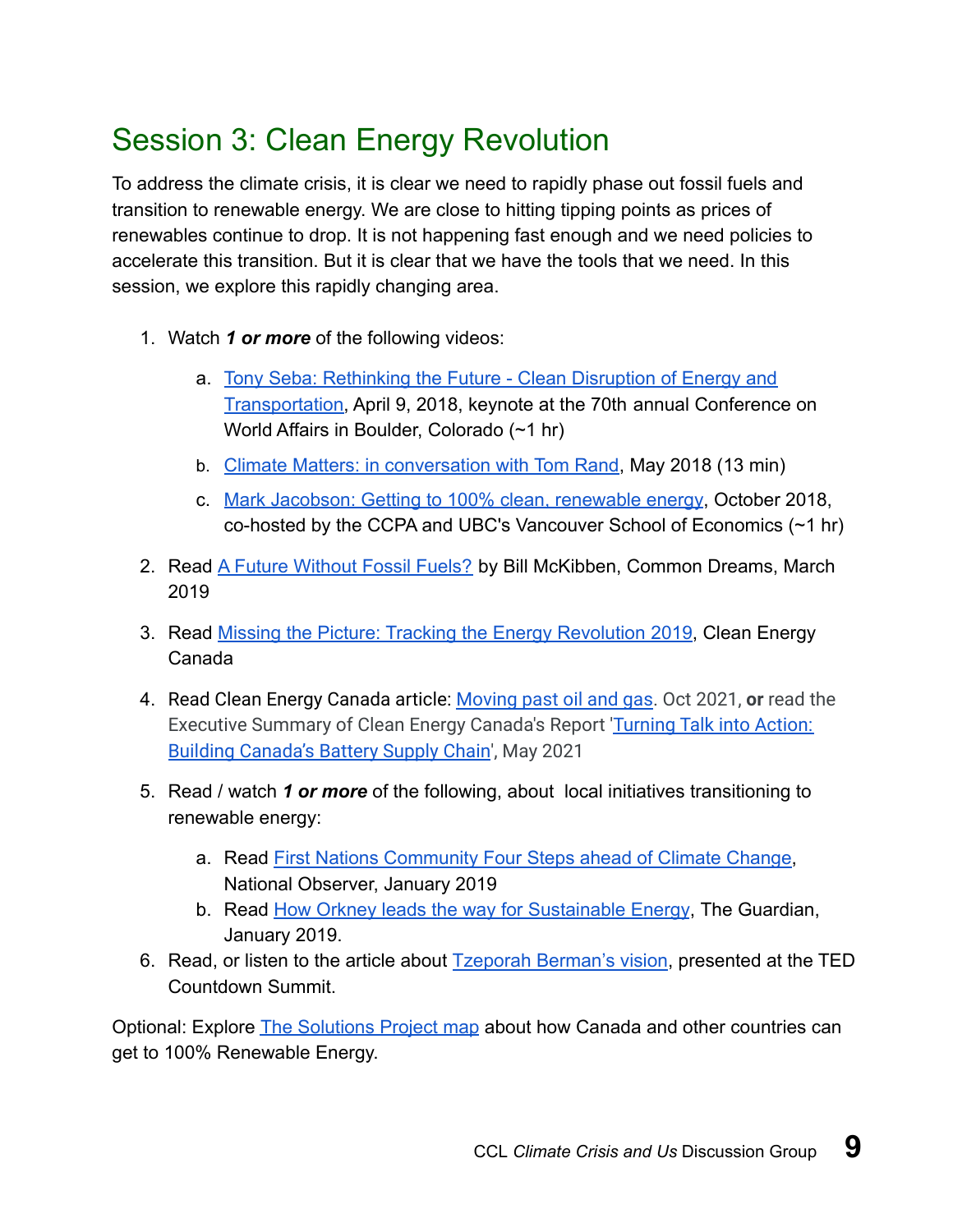## <span id="page-10-0"></span>Session 3 Discussion Questions: Clean Energy Revolution

- 1. Can you think of a positive story about the green energy revolution that you have seen or experienced recently?
- 2. What surprised you and/or added to your knowledge in this session's material?
- 3. Did anything inspire you from this session's material?
- 4. How does this session tie to your local area?
- 5. What kind of action does this drive? (Notetaker please record.)

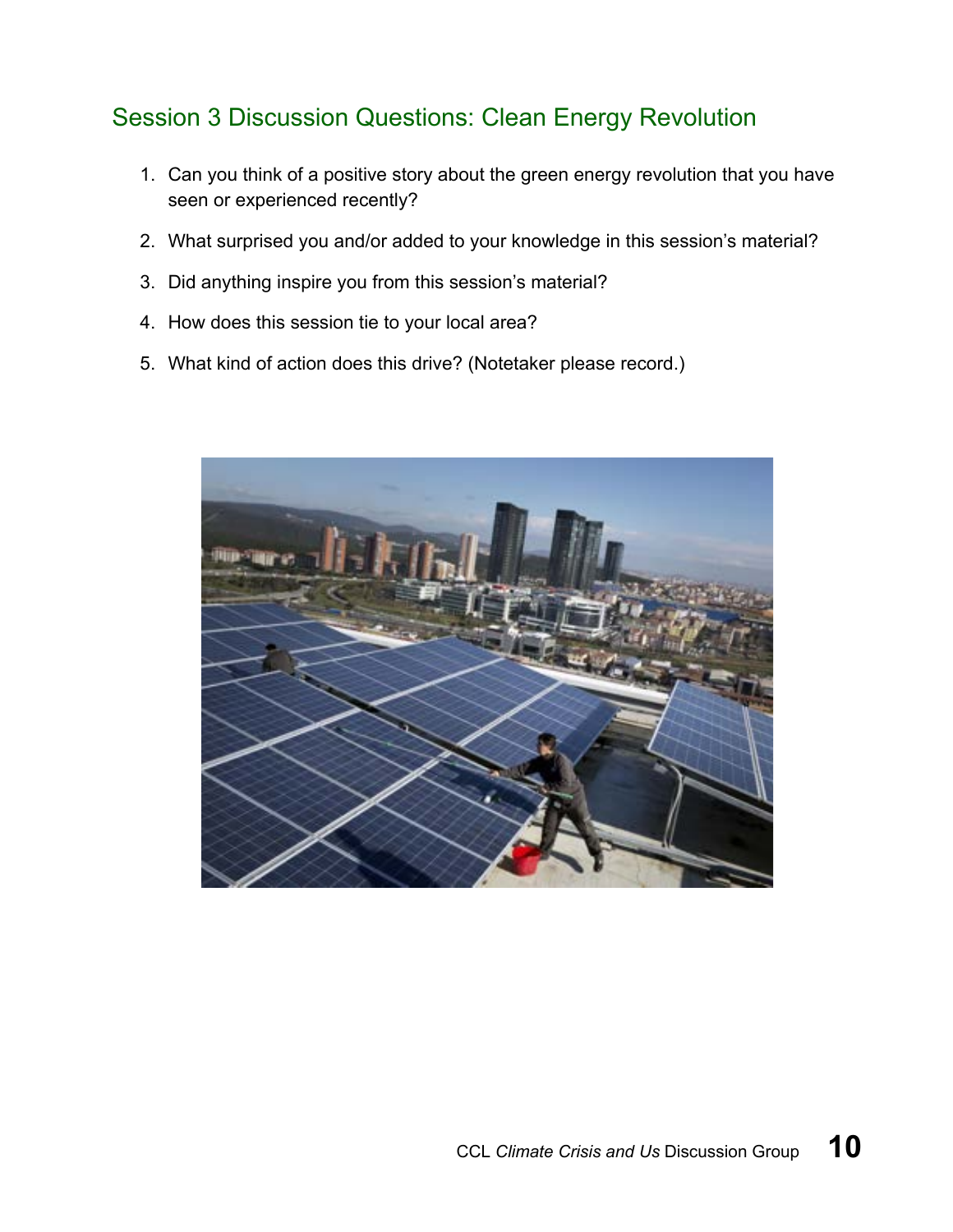# <span id="page-11-0"></span>Session 4: Interconnections – Food, Water, Land

Most of the dire impacts of the climate crisis on humans are related to water (too much or too little) and food security. By considering interconnections and embracing complexity, we can help address climate change and build our resilience. Please read or watch *at least 1 of the resources in each subheading:*

#### **Overview**

- 1. Watch [TED: 100 Solutions to Reverse Global Warming,](https://www.ted.com/talks/chad_frischmann_100_solutions_to_climate_change) by Chad Frischmann with Project Drawdown, September 2018 (17 min)
- 2. Watch [Sir David Attenborough Presents: Breaking Boundaries: The Science of Our](https://www.youtube.com/watch?v=2Jq23mSDh9U) [Planet](https://www.youtube.com/watch?v=2Jq23mSDh9U) trailer, April 2021 (10 min) The Full 74 min. movie available on NetFlix.

Optional: Look through solutions at [Drawdown: 100 Solutions to Reverse Global](https://www.drawdown.org/solutions) **[Warming](https://www.drawdown.org/solutions)** 

#### **Food and Soil**

- 3. Read [How to Sustainably Feed 10 Billion People by 2050, in 21 Charts,](https://www.wri.org/blog/2018/12/how-sustainably-feed-10-billion-people-2050-21-charts) World Resources Institute, December 2018
- 4. Watch [Soil Solutions to Climate Problems Narrated by Michael Pollan,](https://www.youtube.com/watch?v=NxqBzrx9yIE&feature=youtu.be) November 2015 (4 min)

Optional: Watch [Live in Syntropy,](https://vimeo.com/146953911) 2015 (15 min)

#### **Water**

- 5. Read [A City within a Garden](https://waterbucket.ca/gi/wp-content/uploads/sites/4/2019/01/The-City-within-a-Garden_2019.pdf) (excerpt from "Life After Carbon: The Next Global Transformation of Cities"), by Peter Plastrik and John Cleveland, January 2019
- 6. Read [Mitigating flood risks in your own backyard](https://www.cbc.ca/radio/quirks/mitigating-flood-risks-in-your-own-backyard-1.4909127), by Bob McDonald, CBC, November 2018
- 7. Read [Blue Ecology](https://waterbucket.ca/cfa/2019/01/25/blue-ecology-there-is-hope-for-future-generations-if-we-take-a-water-first-approach-to-setting-priorities-says-michael-blackstock-champion-for-interweaving-indigenous-knowledge-and-western-science/): interweaving Indigenous Cultural Knowledge and Western Science, Partnership for Water Sustainability in BC, January 2019

#### **Caring for Land**

- 8. Watch [The Harrop-Procter Community Forest,](http://www.cultureunplugged.com/documentary/watch-online/festival/play/7055/The-Harrop-Procter-Community-Forest) by David Springbett, 2008 (11 min)
- 9. Read Native Knowledge: [What Ecologists Are Learning from Indigenous People,](https://e360.yale.edu/features/native-knowledge-what-ecologists-are-learning-from-indigenous-people) by Jim Robbins, Yale Environment 360, April 2018
- 10. Listen to podcast with [Robin Wall Kimmerer on Indigenous Knowledge for Earth](http://forthewild.world/listen/robin-wall-kimmerer-on-indigenous-knowledge-for-earth-healing-35-encore) [Healing,](http://forthewild.world/listen/robin-wall-kimmerer-on-indigenous-knowledge-for-earth-healing-35-encore) For the Wild, August 2018 (1 hr)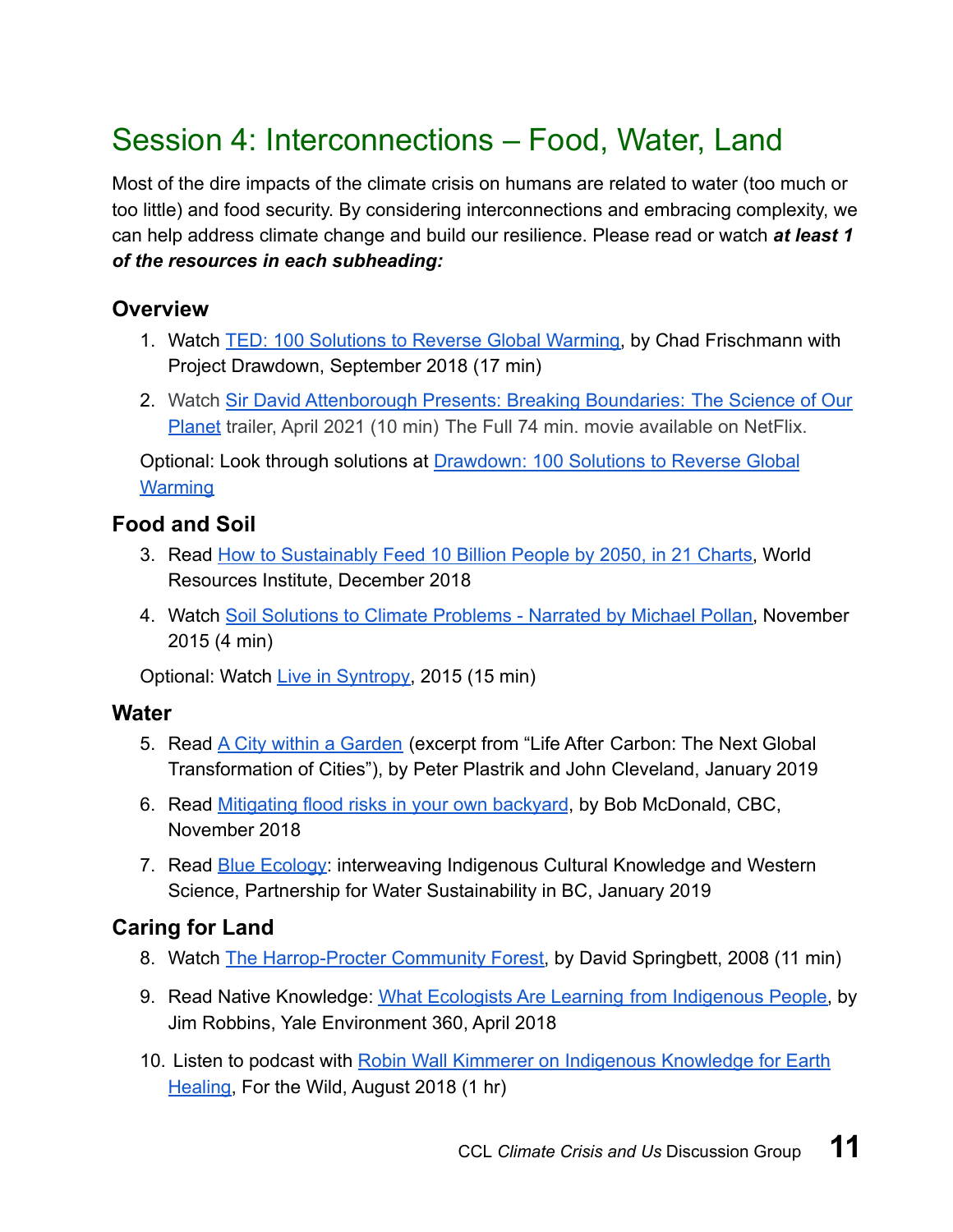# <span id="page-12-0"></span>Session 4 Discussion Questions: Interconnections – Food, Water, Land

- 1. Share an example of an interconnectedness that you are aware of in your life.
- 2. What surprised you and/or added to your knowledge in this session's material?
- 3. Did anything inspire you in this session's material?
- 4. How does this tie to your local area?
- 5. What kind of action does this drive?

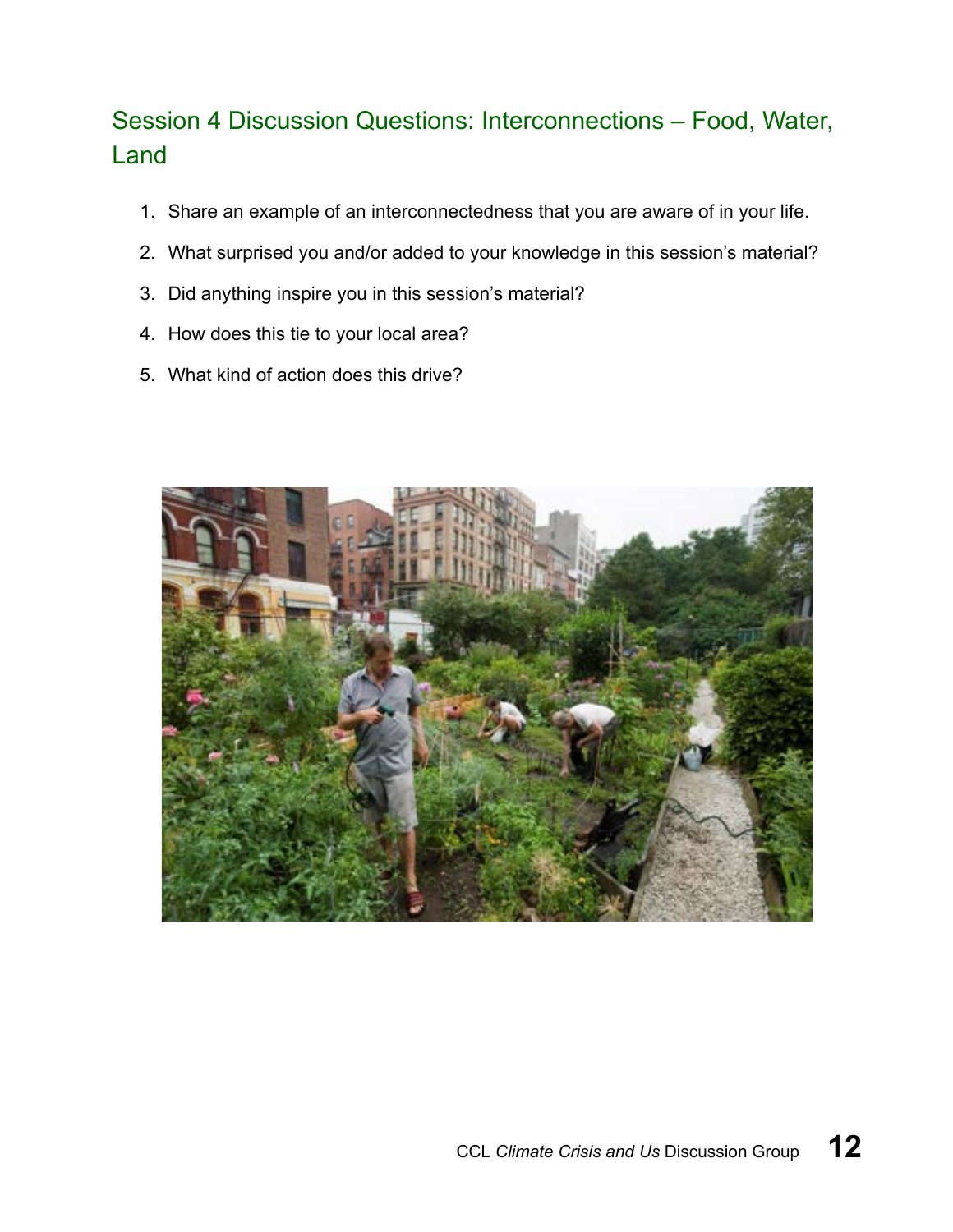# <span id="page-13-0"></span>Session 5: Policy and Economics

We hear a lot these days about having to balance the economy and the environment. In this section we explore how to balance the economy and environment to move toward a green future. We also look at some of the economic policy tools that we can use to tackle the climate crisis. Please read or watch *at least 5 of the following resources (1 or 2 from each of the subheadings).*

#### **Economic Growth and Society's Goals**

- 1. Read the opinion article: [How can a coronavirus response reduce inequity and](https://news.trust.org/item/20200709123354-rvo20) [protect the climate?](https://news.trust.org/item/20200709123354-rvo20) Elizabeth Sawin, Co-director of Climate Interactive July 2020
- 2. Watch [How the Dutch are reshaping their post-pandemic utopia](https://www.bbc.com/reel/playlist/changing-economy?vpid=p08jbdd5). BBC, June 2020 (6 min)
- 3. Read [Building the Infrastructure of Care,](https://thetyee.ca/News/2021/10/22/Naomi-Klein-Stage-Before-Breakthrough/) The Tyee's interview with Naomi Klein, October 2021
- 4. Read [Climate Action, Reconciliation, and Indigenous Justice](https://www.municipalworld.com/feature-story/climate-reconciliation-justice/), by Sean Meyer, Municipal World, 2021.

#### **Policy Options for Decarbonization**

- 5. Read Executive Summary, [Zeroing in on Emissions: Canada's Clean Power](https://davidsuzuki.org/science-learning-centre-article/zeroing-in-on-emissions-canadas-clean-power-pathways-a-review/) Pathways - A Review, David Suzuki Foundation, May 2019
- 6. Read [A Climate Policy Plan For Deep Decarbonization In Canada](https://www.pembina.org/pub/climate-policy-plan-deep-decarbonization-canada) and accompanying report by youth winner, Pembina Institute, June 2019
- 7. Watch [Climate change is costing us. Carbon pricing works,](https://www.youtube.com/watch?time_continue=2&v=N6_6uefqcQY) Canada's EcoFiscal Commission, April 2018 (3 min)
- 8. Read [Breaking it down: how carbon pricing addresses climate change,](https://www.pembina.org/blog/breaking-it-down-how-carbon-pricing-addresses-climate-change) Pembina Institute, August 2018

#### **Other economic policies: Subsidies, Divestment/Finance, Regulations**

- 9. Watch [\\$11 trillion divested from fossil fuels!](https://www.facebook.com/350.org/videos/vb.12185972707/2238908502885586/?type=2&theater) 350.org, September 2019 (1.5 min)
- 10.Listen to [Mark Carney says the smart money is on transition from fossil fuels](https://www.cbc.ca/radio/thesundayedition/the-sunday-edition-for-february-16-2020-1.5459411/mark-carney-named-un-special-envoy-on-climate-change-says-the-smart-money-is-on-transition-from-fossil-fuels-1.5462453), CBC Sunday Edition, February 2020 (31 min)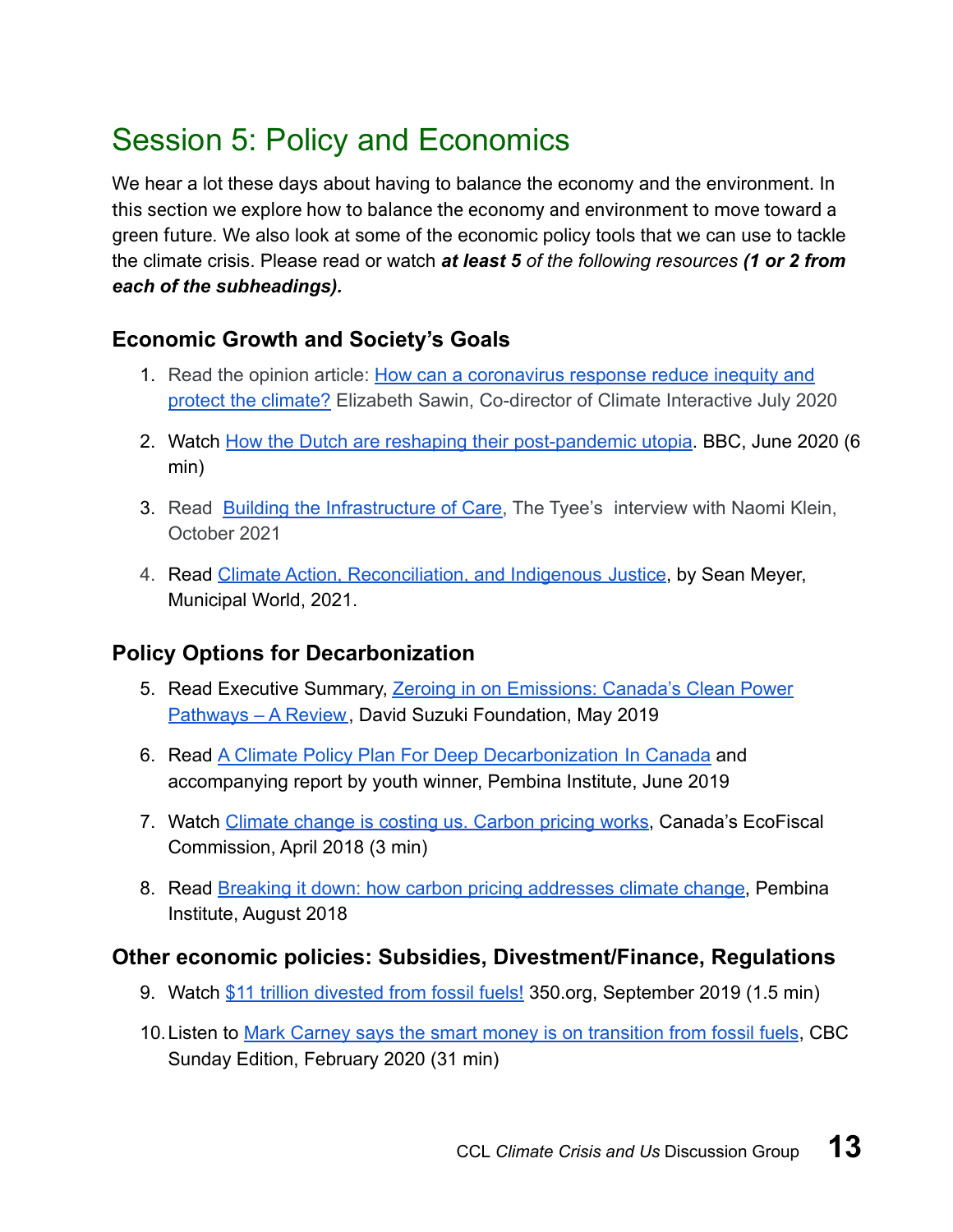### <span id="page-14-0"></span>Session 5 Discussion Questions: Policy and Economics

- 1. Did anything surprise, really interest you, and/or add to your knowledge from this session's material?
- 2. Can we have both economic growth and environmental sustainability?
- 3. Is there an economic role for diversified and integrated energy systems how could this work?
- 4. How does this tie to what you see happening in your province and nationally?
- 5. What kind of action does this drive? (Notetaker please record.)

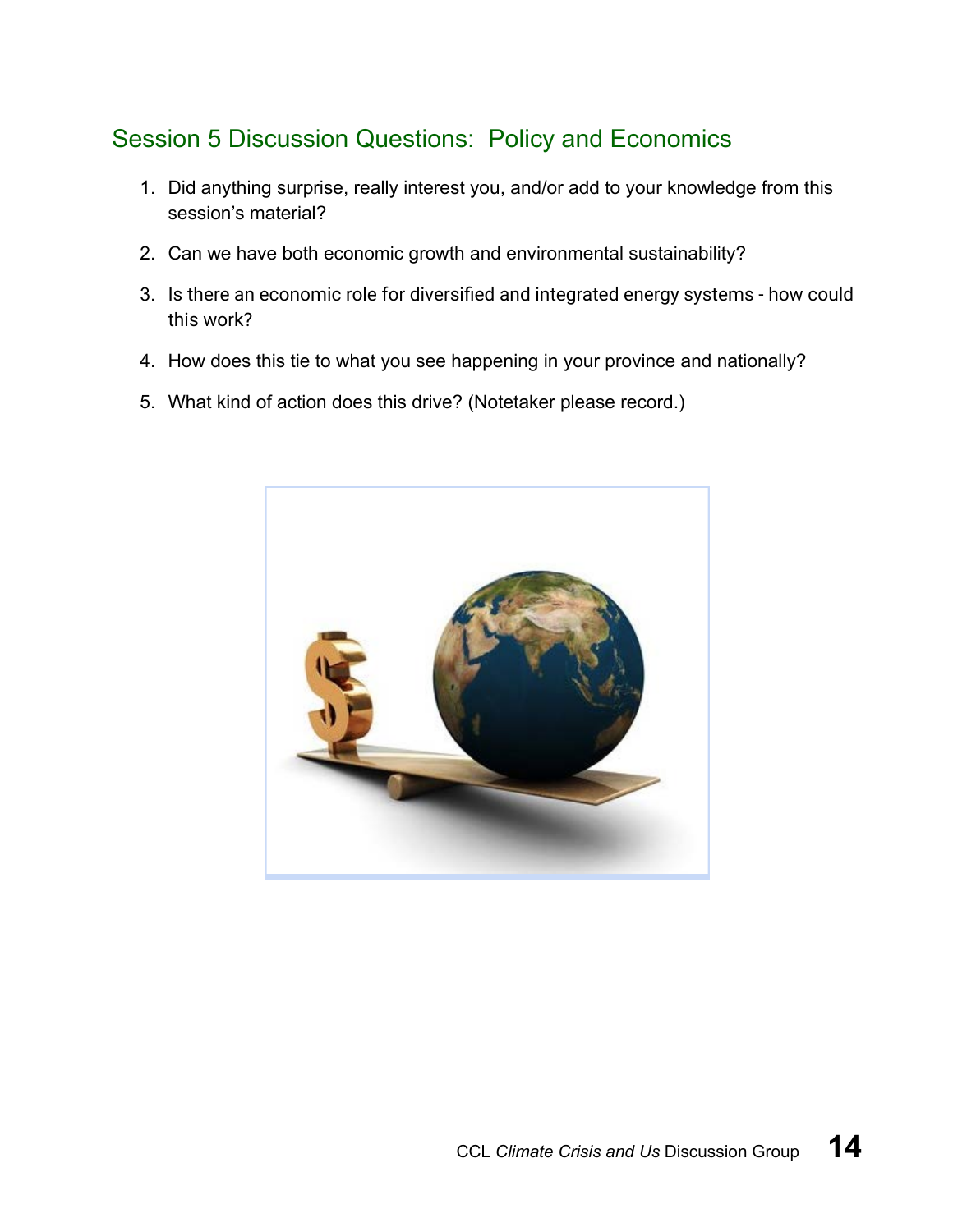# <span id="page-15-0"></span>Session 6: Working Toward Change

This last session focuses on action. Let's first imagine again the future that we want, and then look at the most effective ways to influence change to get there. We have already looked at a lot of resources and discussed many approaches to positive change.

Let's remember that there are many ways to influence change and that we all have different strengths. We are not seeking to find consensus as a group on the best solution. We hope to inspire you to consider how you can personally be involved in creating a better future. To get you thinking, please read or watch *at least 4* of the resources below, in addition to #1.

- 1. Complete So, what can I do?, a ven diagram to help you figure out where to focus your climate action. October 2021
- 2. Take a short quiz, [What kind of changemaker are you?](https://projectinsideout.net/quiz/) from Project Inside Out, 2021
- 3. Read the opinion article, [How to Stop Freaking Out and Tackle Climate Change.](https://www.nytimes.com/2020/01/10/opinion/sunday/how-to-help-climate-change.html) [Here's a five-step plan to deal with the stress and become part of the solution](https://www.nytimes.com/2020/01/10/opinion/sunday/how-to-help-climate-change.html). The New York Times, Jan 2020
- 4. Read [Loving a Vanishing World,](https://medium.com/@enjohnston/loving-a-vanishing-world-ace33c11fe0) by Emily Johnston, May 2019 ([or listen here](https://soundcloud.com/michael-dowd-grace-limits/emily-johnston-loving-a-vanishing-world))
- 5. Read [What We Can Do Now,](http://projects.thestar.com/climate-change-canada/what-you-can-do/) by Megan Ogilvie, Toronto Star, July 2019
- 6. Listen to [Citizens Climate Radio interview with Katharine Hayhoe,](https://soundcloud.com/citizensclimateradio/ep-31-dr-katharine-hayhoe-and-dr-jeffrey-bennett) December 2018 (first 15 min)
- 7. Read [16 Sustainability Leaders Weigh In: How YOU Can Help To Reverse Global](http://www.crowdsourcingsustainability.com/sustainability-leaders-how-you-can-help-stop-global-warming/?fbclid=IwAR1p54zNXWS61N_myJTp9Elz-nISrtHwc4juTmAcLoeTSYNjO3XjQTot_e4) [Warming,](http://www.crowdsourcingsustainability.com/sustainability-leaders-how-you-can-help-stop-global-warming/?fbclid=IwAR1p54zNXWS61N_myJTp9Elz-nISrtHwc4juTmAcLoeTSYNjO3XjQTot_e4) Crowdsourcing Sustainability, January 2019
- 8. [Hope on climate change doesn't come easily but action isn't futile](https://www.cbc.ca/news/canada/british-columbia/hope-on-climate-change-doesn-t-come-easily-but-action-isn-t-futile-1.4924187), by Grace Nosek for CBC News, December 2018

Optional: Explore 6 options presented as [Frameworks for Action,](https://regeneration.org/frameworks-for-action) on Paul Hawkin's Regeneration website, October 2021 or explore Regeneration, Paul Hawkins, website <https://regeneration.org/nexus>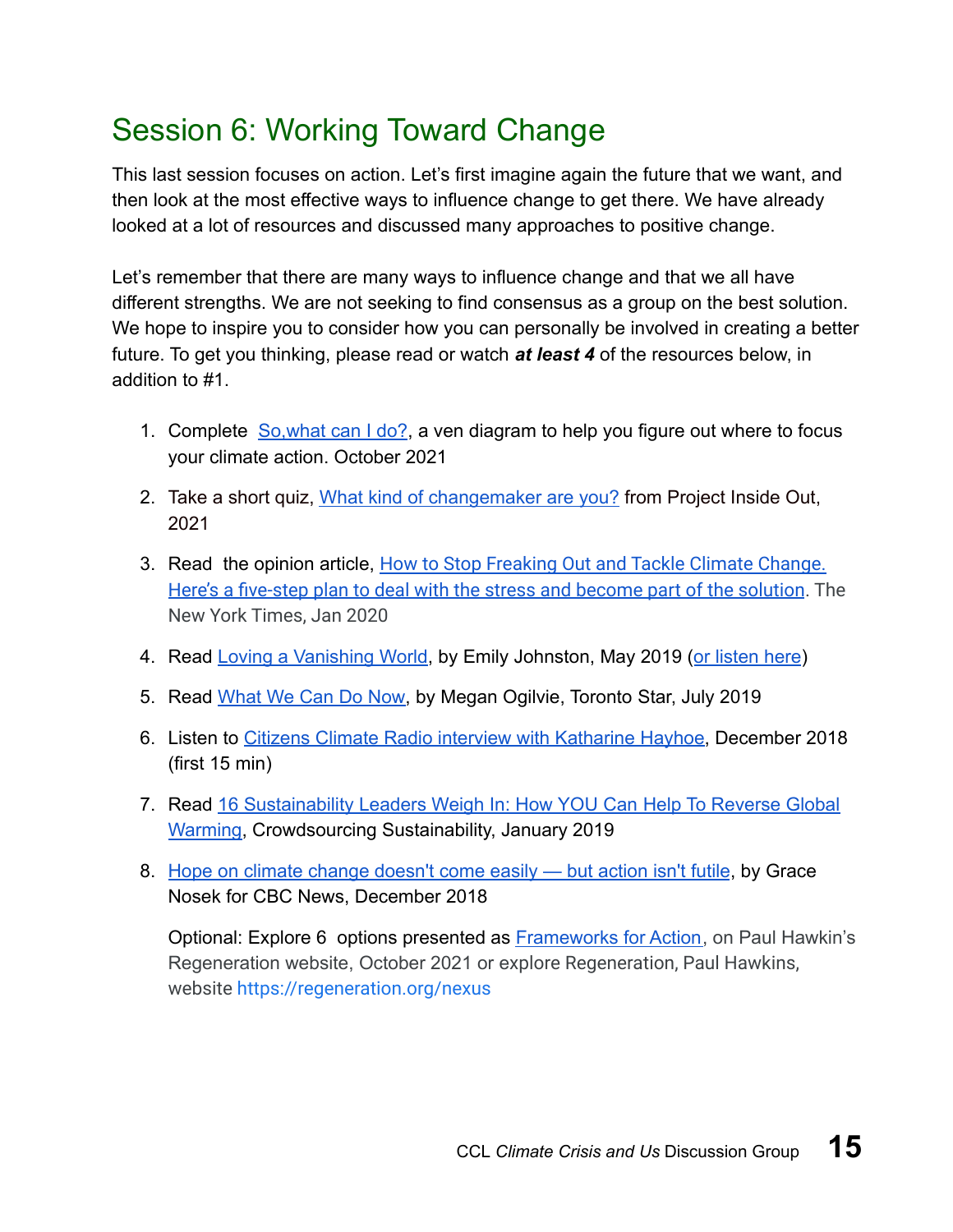### <span id="page-16-0"></span>Section 6 Discussion Questions: Working Toward Change

- 1. Did anything surprise, really interest you, and/or add to your knowledge from this session's material?
- 2. Renee Lertzman described different types of changemakers: Righter, Educator, Cheerleader, Guide. What type of changemaker best describes you? (from [quiz](https://projectinsideout.net/quiz/) in #2 above)?

### <span id="page-16-1"></span>Section 6: Pathways to Action

During sessions 1-5, specific actions were noted. This session, we'll review those notes and arrange them into clusters with similar themes or actions (facilitator, please see pg. 4),

- 1. Can clusters of actions be described as one general action? That action may have several different parts or steps.
- 2. Considering your experience, interest and available time, which actions interest you?
- 3. How might you organize specific actions with others or as an individual? Be specific.
- 4. Commit to taking steps toward action in the next week. What will they be?